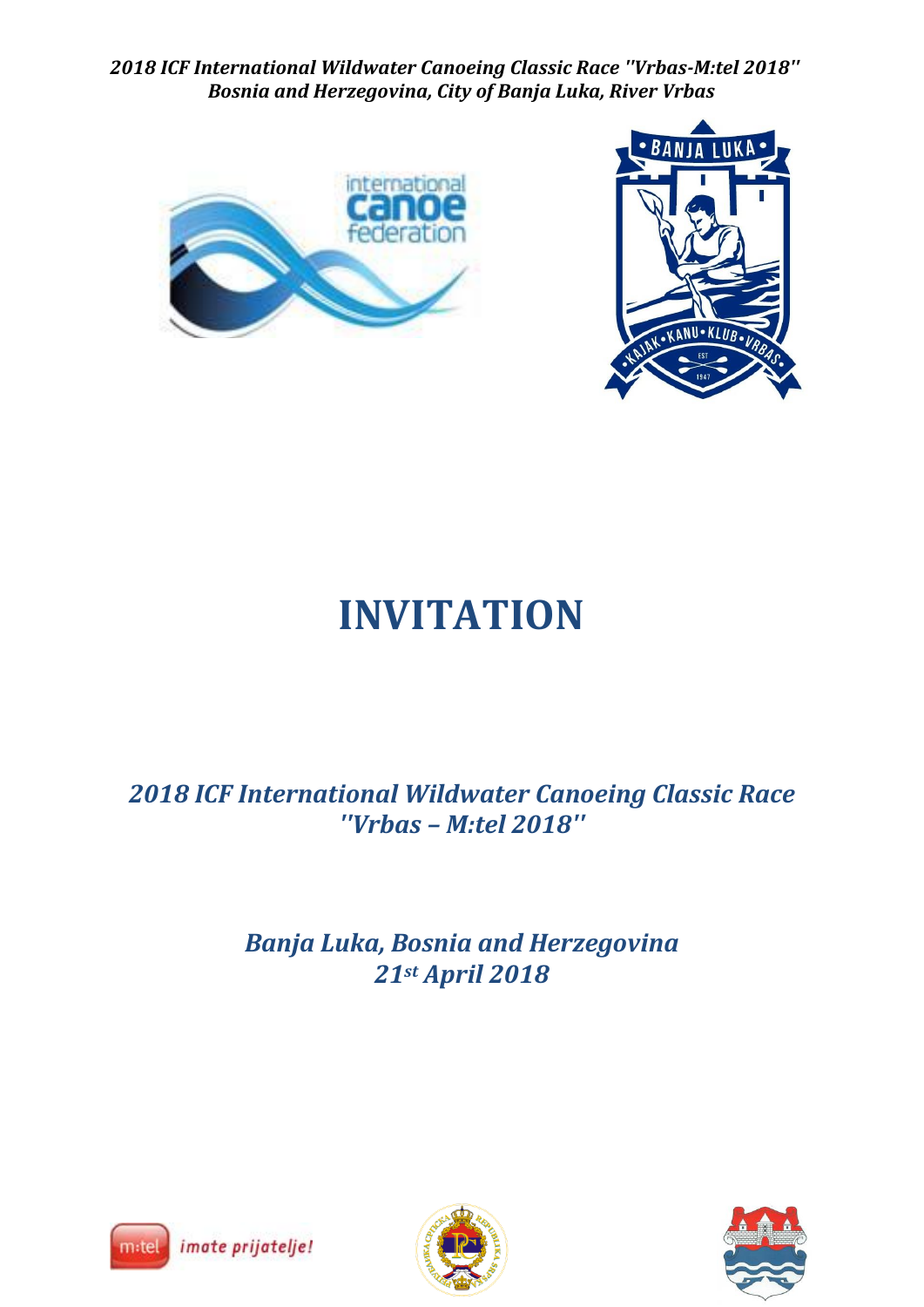#### *ORGANIZERS:*

*International Canoe Federation Kayak Canoe Club ''Vrbas m:tel'' Banja Luka*

*DATES: Saturday, 21st April 2018*

## *COMPETITION VENUE:*

*City of Banja Luka, River Vrbas Start: ''Slap'', Novoselija - Banja Luka Finish: Fortress ''Kastel'', Banja Luka Lenght: cca 5100 m WW: II-III*

### *PROVISIONAL PROGRAMME:*

*Saturday, 21st April 2018*

- 16:00 2018 *ICF International Wildwater Canoeing Classic Race ''Vrbas–M:tel 2018'' (C1M, K1M, C1W, K1W, C-2M, C-2W)*

- 19:00 Prize giving ceremony/Classic race finish

#### *CATEGORIES:*

The following categories will be held in Classic races: *K1 W, K1 M, C1 W, C1 M, C2 M, C2 W*

Free number of boats and participants per nation in each category.

*PRIZES:* Medals for best three athletes in each category.

#### *ACCREDITATION FEE:*

The Participation fee of 10,00 Euros will be charged for each athlete and team official.

| <b>FIELD NAME</b>               | <b>FIELD CODE</b> | <b>DETAILS</b>                                 |
|---------------------------------|-------------------|------------------------------------------------|
| <b>Correspondent bank</b>       | /56A/             | LHB INTERNATIONALE HANDELSBANK,                |
|                                 |                   | <b>SWIFT: LHBIDEFF</b>                         |
| <b>Account with institution</b> | /57A/             | <b>MF BANKA A.D. BANJA LUKA</b>                |
| <b>BANKA</b>                    |                   | Vase Pelagića 22, 78000 Banja Luka             |
|                                 |                   | <b>SWIFT: MFBLBA22</b>                         |
| <b>Beneficiary Customer</b>     | /59/              | <b>IBAN-International bank account number/</b> |
|                                 |                   | BA395721040000000293                           |
|                                 |                   | KAJAK KANU KLUB VRBAS BANJA LUKA               |
|                                 |                   | <b>SAVE KOVACEVICA 44</b>                      |
|                                 |                   | 78000 BANJA LUKA, BIH                          |
| <b>Details of payment</b>       | /70/              | Invoice/contract no. or other/                 |
|                                 |                   |                                                |





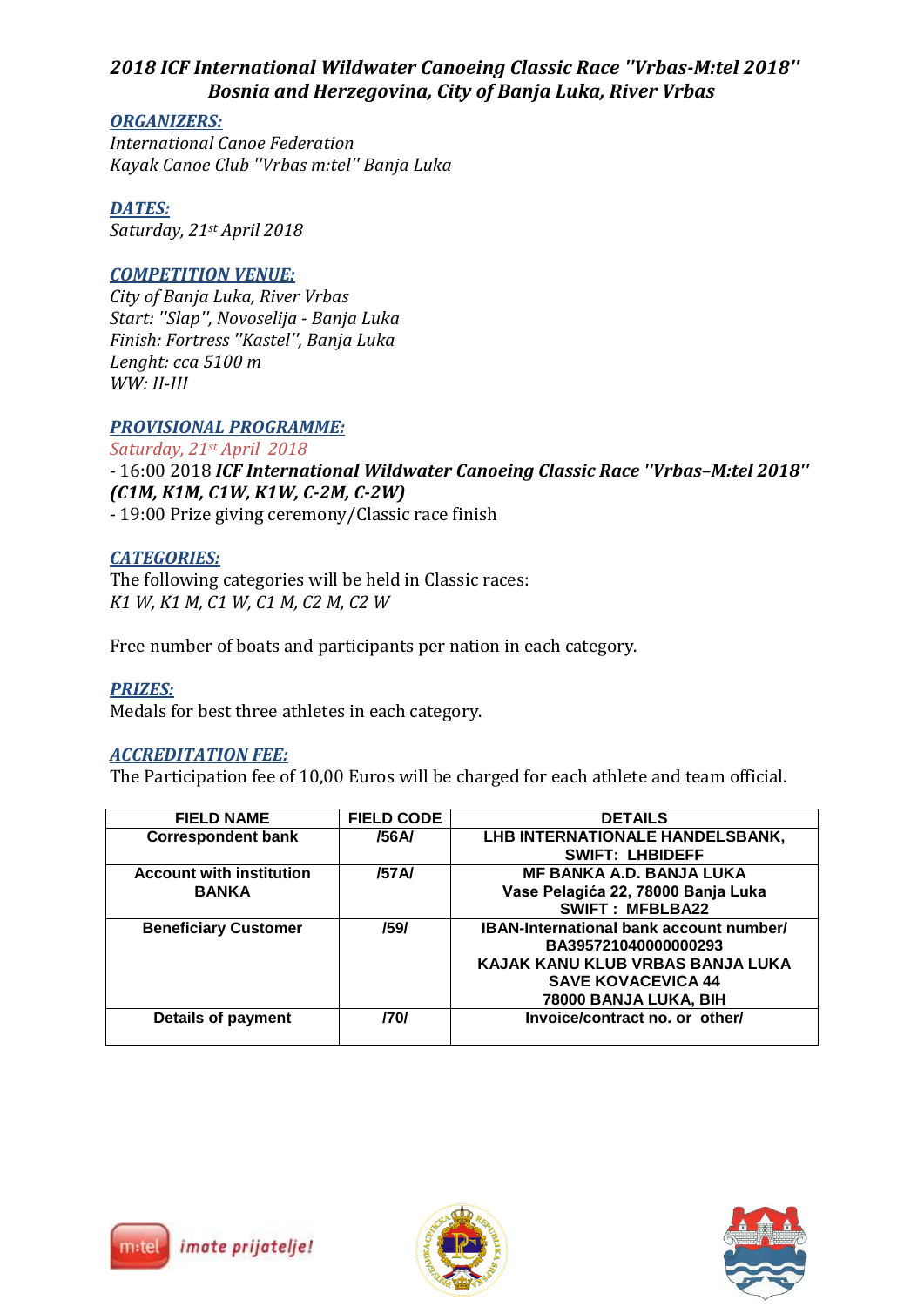## *COMPETITION RULES:*

The ICF Wildwater Canoeing Rules and ECA regulations.

#### *INFORMATIONS AND ACCOMMODATION:*

Kayak Canoe Club ''Vrbas – m:tel'' Banja Luka Save Kovačevića 44, City of Banja Luka Bosnia and Herzegovina

Person in charge: Nikola Stanković, sports director tel/fax: +387 51 253 301 mobile: +387 66 912 314 ; +387 66 439 439 e-mail: [nikolasblkajak@gmail.com](mailto:nikolasblkajak@gmail.com)

Direktor prvenstva Nikola Stanković